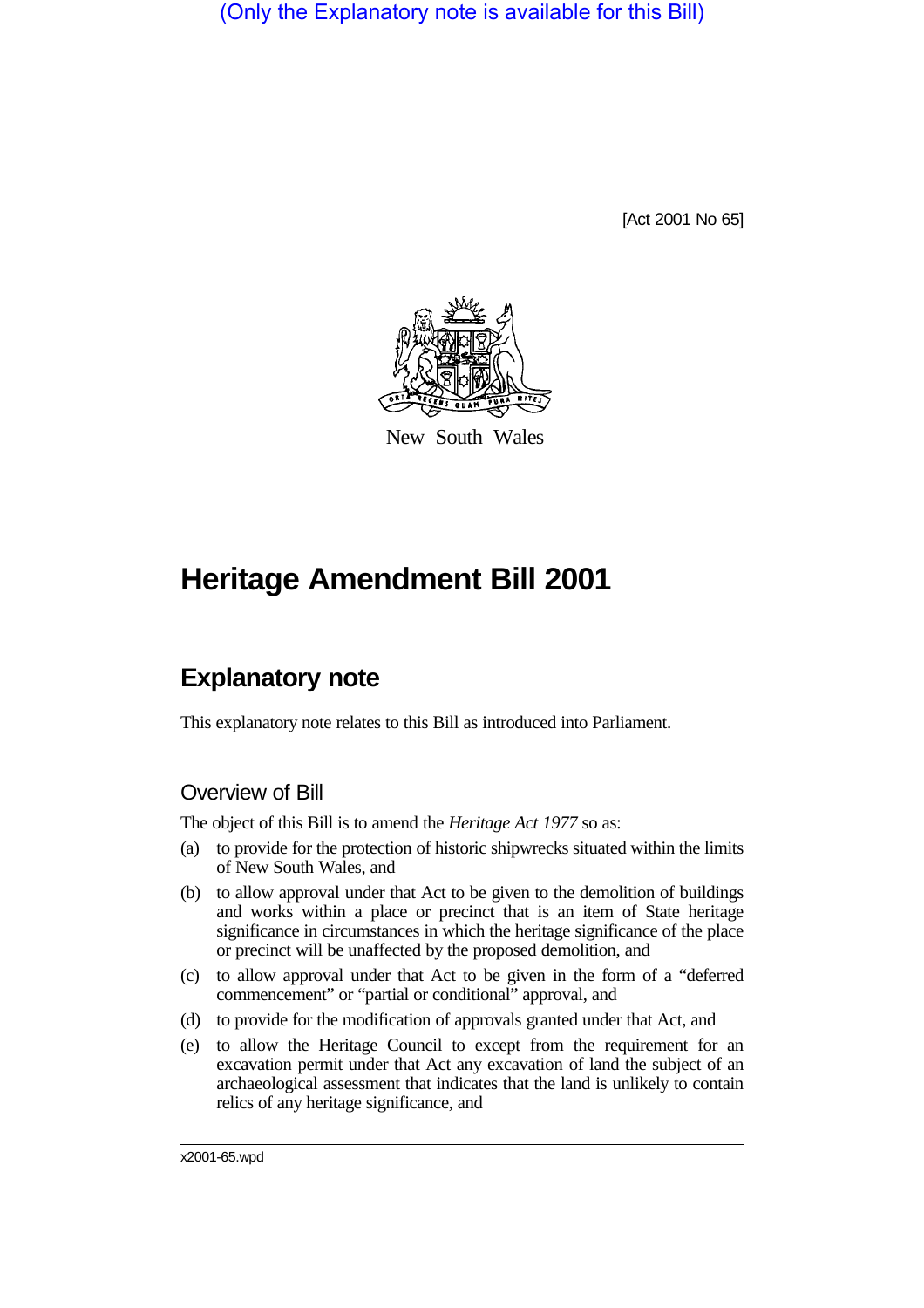Explanatory note

- (f) to extend the time within which proceedings may be commenced in respect of offences against that Act, and
- (g) to authorise the making of regulations with respect to the fees that may be imposed for the services provided by the Heritage Council, and
- (h) to make other minor, consequential and ancillary amendments to that Act, and
- (i) to enact savings and transitional provisions.

### Outline of provisions

**Clause 1** sets out the name (also called the short title) of the proposed Act.

**Clause 2** provides for the commencement of the proposed Act on a day or days to be appointed by proclamation.

**Clause 3** is a formal provision giving effect to the amendments to the *Heritage Act 1977* set out in Schedule 1.

#### **Protection of historic shipwrecks**

**Schedule 1 [4]** inserts a new Part 3C into the Act. The new Part contains the following provisions:

**Proposed section 47** defines certain words and expressions for the purposes of the proposed Part, namely, *excavation permit*, *historic shipwreck*, *historic shipwrecks permit*, *historic shipwrecks protection order*, *Register of Shipwrecks*, *ship* and *State waters*.

**Proposed section 48** enables the Minister, by means of a historic shipwrecks protection order, to declare the remains of any ship situated in State waters to be a historic shipwreck.

**Proposed section 49** requires the Heritage Council to keep a Register of Shipwrecks containing particulars of each historic shipwrecks protection order.

**Proposed section 50** confers on the Heritage Council the function of providing advice to the Minister with respect to the making of historic shipwrecks protection orders.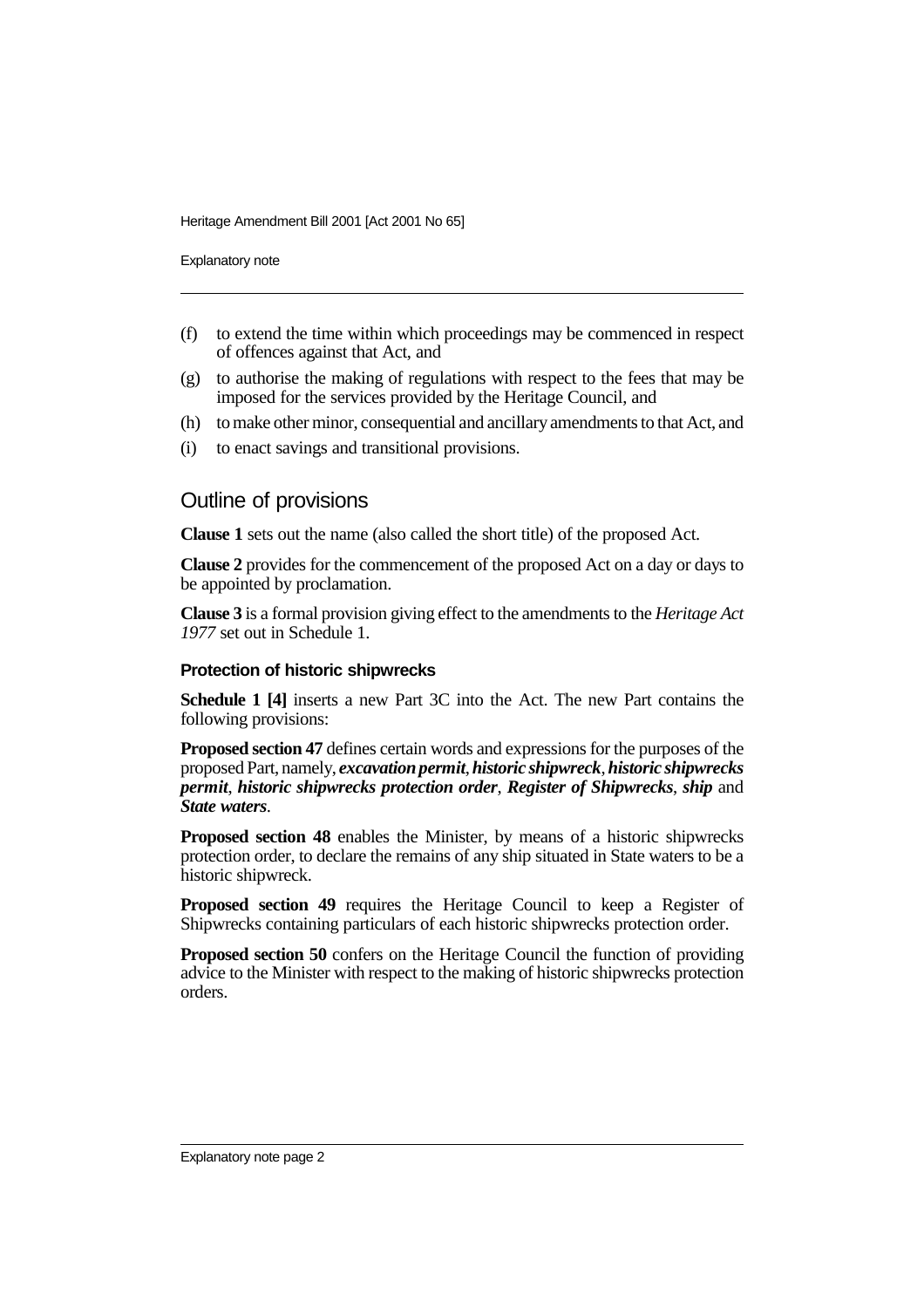Explanatory note

**Proposed section 51** prohibits the movement, damage or destruction of any historic shipwreck otherwise than in accordance with a historic shipwrecks permit. It will be a defence to proceedings for an offence under the proposed section if the defendant establishes that the act giving rise to the offence was done for the purpose of saving human life, securing the safety of a ship where the ship was endangered by stress of weather or by navigational hazards or dealing with an emergency involving a serious threat to the environment.

**Proposed section 52** excludes from the operation of the proposed Part any waters to which the *Historic Shipwrecks Act 1976* of the Commonwealth applies.

**Schedule 1 [3]** amends section 23 so as to require the Heritage Council to include in its annual report matters relating to the advice it has given to the Minister with respect to the making of historic shipwrecks protection orders.

**Schedule 1 [16]** makes a consequential amendment to the heading to Division 9 of Part 6.

**Schedule 1 [17]**, **[20]** and **[21]** amend Division 9 of Part 6 so as to provide for the granting, variation and revocation of historic shipwrecks permits.

**Schedule 1 [22]** substitutes section 146B so as to enable the Minister to direct that historic shipwrecks (or articles associated with them) be given to museums or other conservation bodies.

#### **Demolition of buildings and works in heritage places and precincts**

**Schedule 1 [6]** amends section 63 (3) so as to permit an approval body to approve the demolition of a building or work that is situated in a place or precinct that is an item of State heritage significance (but is not itself such an item) if it is of the opinion that its demolition will not have a materially detrimental effect on the heritage significance of the place or precinct.

#### **"Deferred commencement" and "partial or conditional" approvals**

**Schedule 1 [7]** inserts new sections 63A and 63B into the Act.

**Proposed section 63A** provides for the granting of deferred commencement approvals, generally along the same lines as deferred commencement consents under section 80 (3) of the *Environmental Planning and Assessment Act 1979* and the regulations under that Act. Operation of such an approval will be deferred until the applicant for the approval demonstrates to the approval body that a condition that must be satisfied before the approval comes into operation has been satisfied.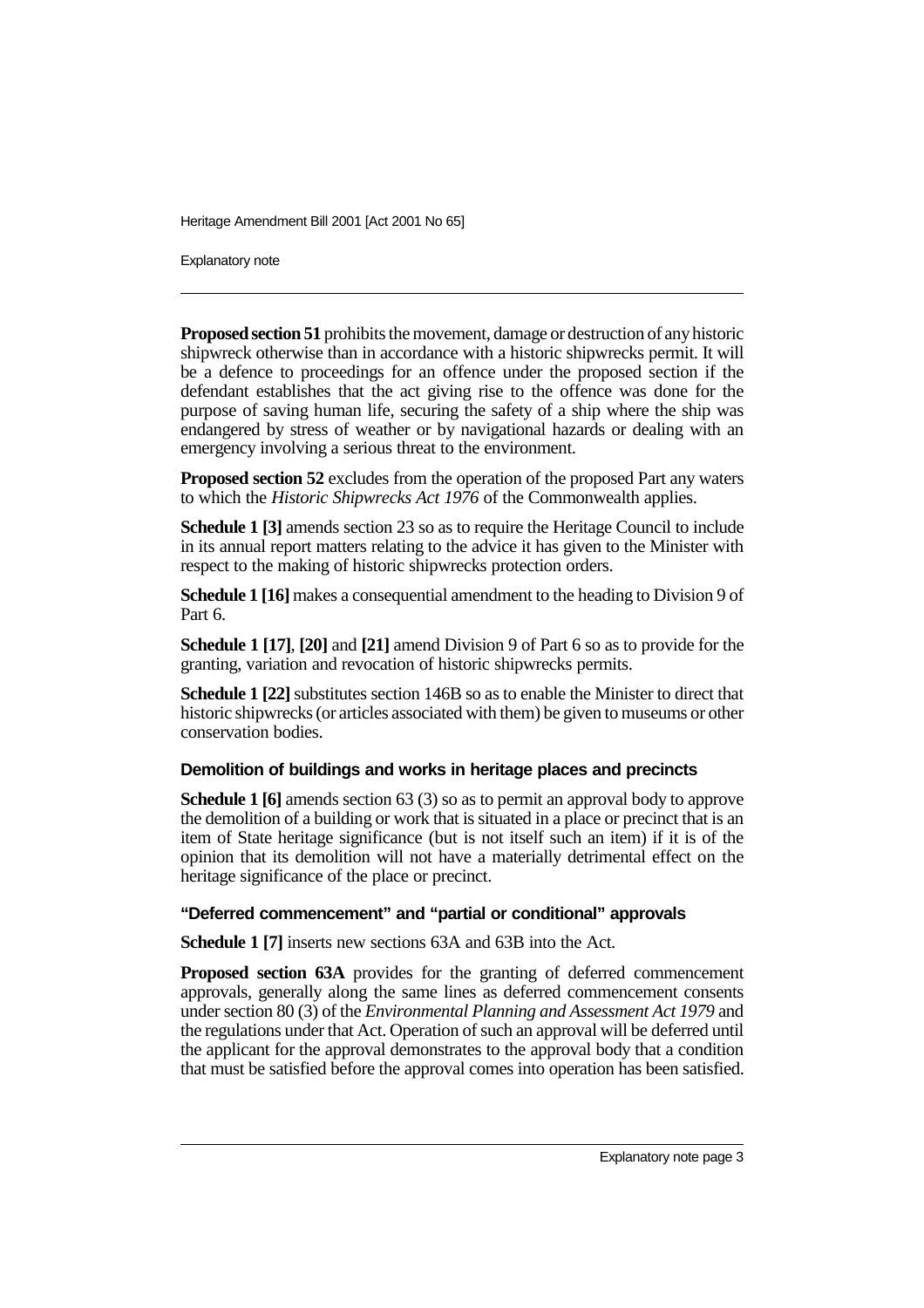Explanatory note

**Proposed section 63B** provides for the granting of partial or conditional approvals, generally along the same lines as staged development consents under section 80 (4) and (5) of the *Environmental Planning and Assessment Act 1979* and the regulations under that Act. Such an approval may be granted for limited aspects of the activity for which approval is sought, requiring a further approval for other aspects of the activity.

**Schedule 1 [1]**, **[11]** and **[14]** make consequential amendments to sections 4, 70 and 70A of the Act.

#### **Modification of approvals**

**Schedule 1 [8]** inserts new section 65A into the Act.

**Proposed section 65A** provides for the modification of approvals, generally along the same lines as the modification of development consents under section 96 of the *Environmental Planning and Assessment Act 1979* and the regulations under that Act.

**Schedule 1 [9]**, **[10]**, **[12]** and **[13]** make consequential amendments to sections 70 and 70A of the Act.

#### **Exceptions from requirement for excavation permit**

**Schedule 1 [19]** amends section 139 (4) so as to enable an order under that subsection to except, from the requirement for an excavation permit for the excavation of land believed to contain relics, any disturbance or excavation of land in respect of which an archaeological assessment approved by the Heritage Council indicates that there is little likelihood of there being any relics in the land or that any relics in the land are unlikely to have State or local heritage significance.

#### **Extension of time for commencing criminal proceedings**

**Schedule 1 [24]** inserts new section 158A into the Act.

**Proposed section 158A** enables proceedings for an offence against the Act or the regulations to be commenced up to 12 months after the alleged commission of the offence (rather than 6 months, as is presently the case). The new section will also allow such proceedings to be commenced up to 12 months after evidence of the commission of the offence first came to the attention of the relevant officials. The proposed section generally follows section 216 of the *Protection of the Environment Operations Act 1997*.

**Schedule 1 [23]** makes a consequential amendment to section 158.